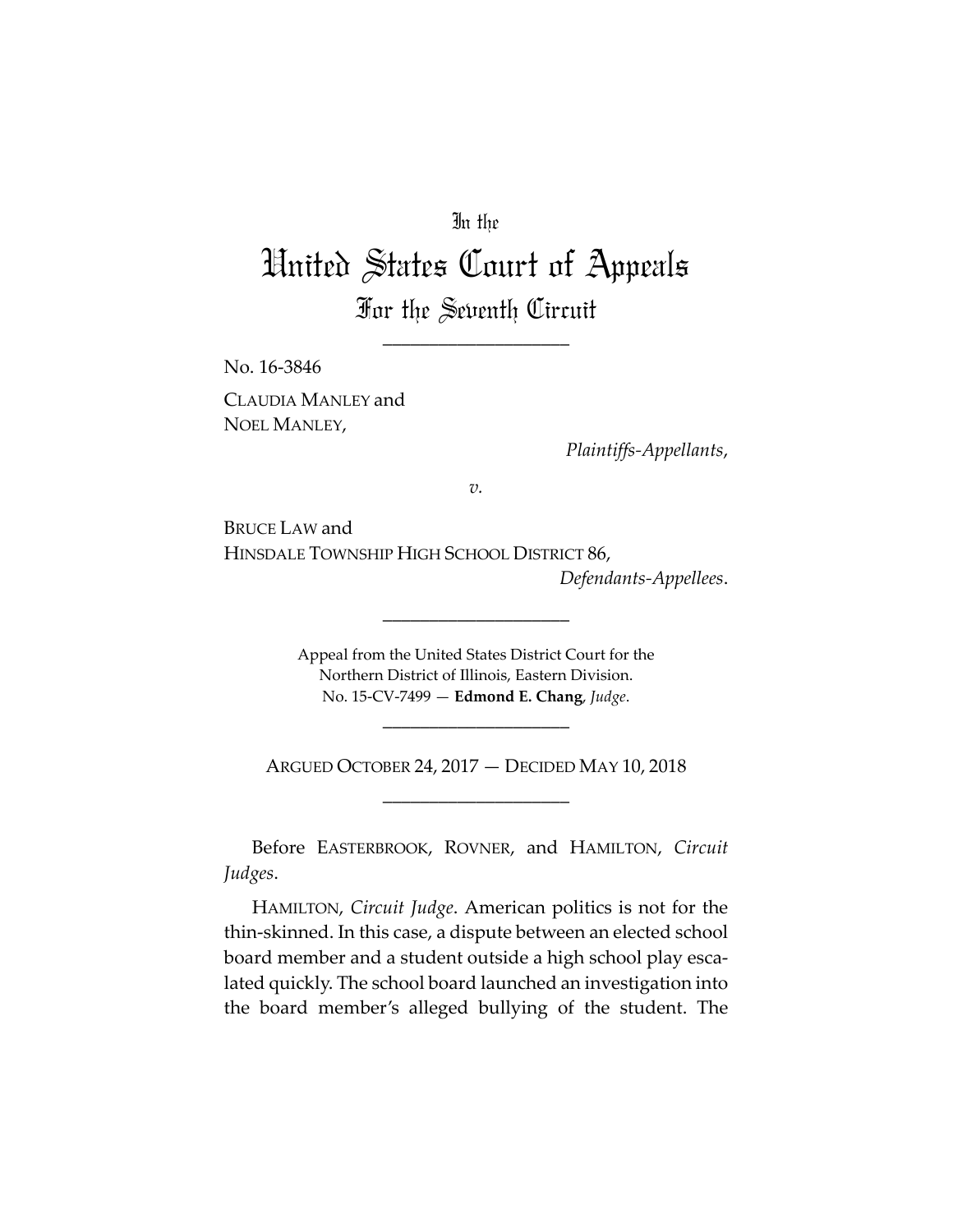board member and her husband filed this lawsuit, originally to try to stop the investigation. After that did not work, the plaintiffs asserted that the school board and superintendent violated their federal constitutional rights by conducting the investigation and publicly criticizing the board member for her handling of the dispute with the student. The Due Process Clause of the Fourteenth Amendment, plaintiffs tell us, pro‐ tects their emotional well‐being and entitles them to feel that the government treated them fairly. We affirm the district court's grant of summary judgment dismissing the case.

I. *Factual and Procedural Background*

Because the plaintiffs appeal the grant of summary judgment against them, we view the facts in the light reasonably most favorable to them, giving them the benefit of all inferences drawn from the evidence in the record. *Brunson v. Mur‐ ray*, 843 F.3d 698, 701 (7th Cir. 2016). This does not mean, how‐ ever, that we vouch for the objective truth of all the facts pre‐ sented. *Id.*

Plaintiff Claudia Manley was a member of the school board for Hinsdale Township High School District 86 in Du‐ Page County, Illinois. In the winter of 2015, the district was preparing for a contested election in April for three school board seats. Manley was not up for reelection, but her allies on the board were. On the evening of March 12, 2015, Manley got into a verbal altercation with a student who was leaf‐ letting for Manley's political opponents outside a high school play. Manley insisted that the leafletting violated school board policy.

The altercation between Manley and the student sparked a wider controversy. The student accused Manley of bullying,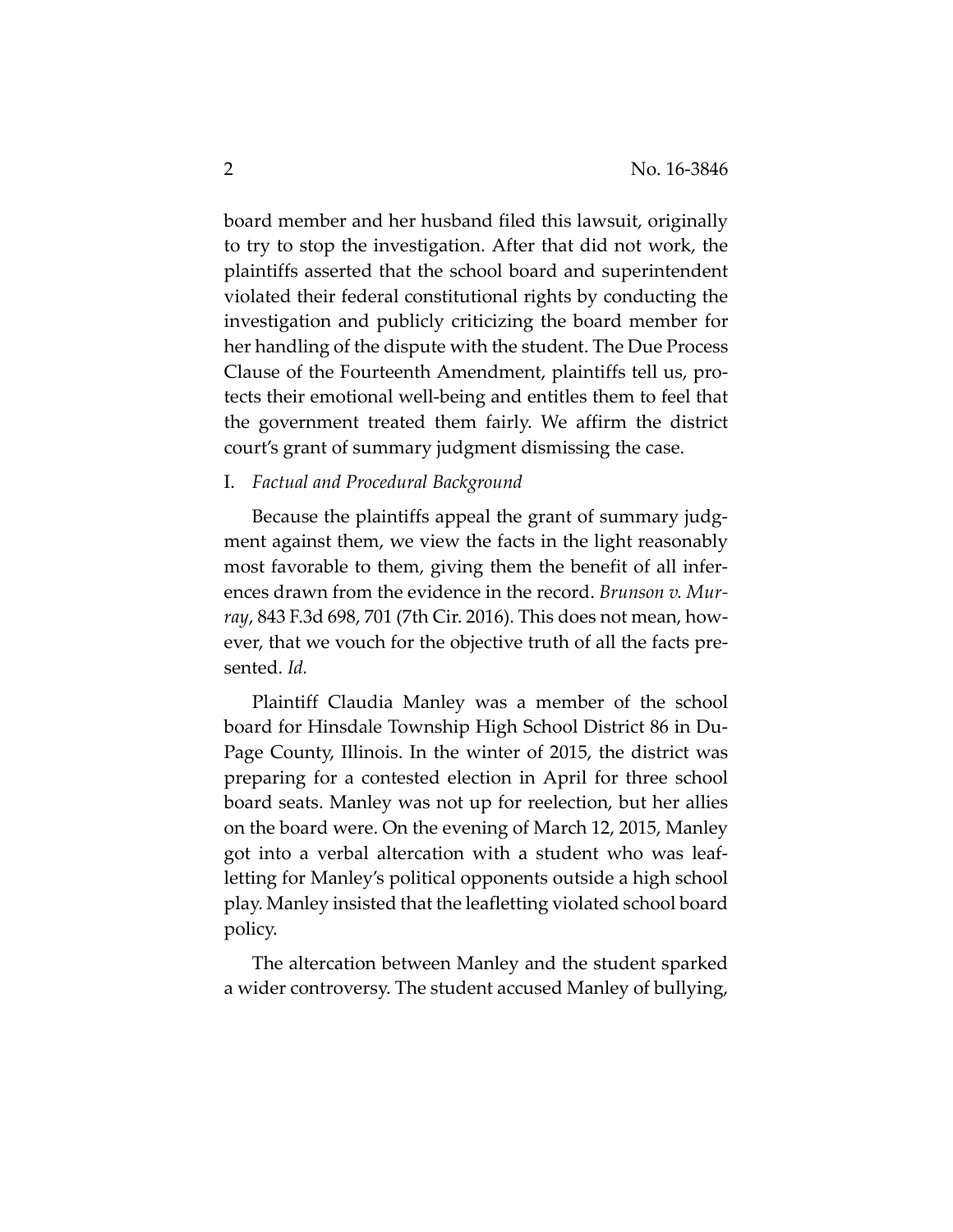and a wave of support for the student crashed against Manley. The night of the incident, the student's parents called Manley and left her several voicemails. When those messages were not returned, the student and her parents pursued a public campaign to embarrass Manley that included online petitions, newspaper articles, and comments at public meetings, all aimed at removing Manley from her position on the board. As the pressure increased, the school district's superinten‐ dent, defendant Bruce Law, began an investigation into Man‐ ley's behavior outside the play. After Law announced the in‐ vestigation, Manley and her husband Noel filed suit in state court to enjoin the investigation.

No injunction was issued, and the investigation ended with no change in Manley's legal rights or legal status. Manley has alleged bias and unfairness on the part of the board, the superintendent, and his investigator, but the investigation ended with nothing more than a public report finding that Manley violated a board policy calling for "mutual respect, civility and orderly conduct" at school events. The board adopted the investigative report's findings and formally ad‐ monished Manley for violating the board's policy and for overstepping her authority in attempting to enforce unilater‐ ally the district's leafletting policy. Manley is no longer on the school board, but not because of district action against her. She decided not to seek reelection in 2017.

As these events unfolded, the Manleys' lawsuit evolved in state court from an action to enjoin the investigation to a suit seeking a declaratory judgment that numerous alleged procedural irregularities violated state and local law. The amended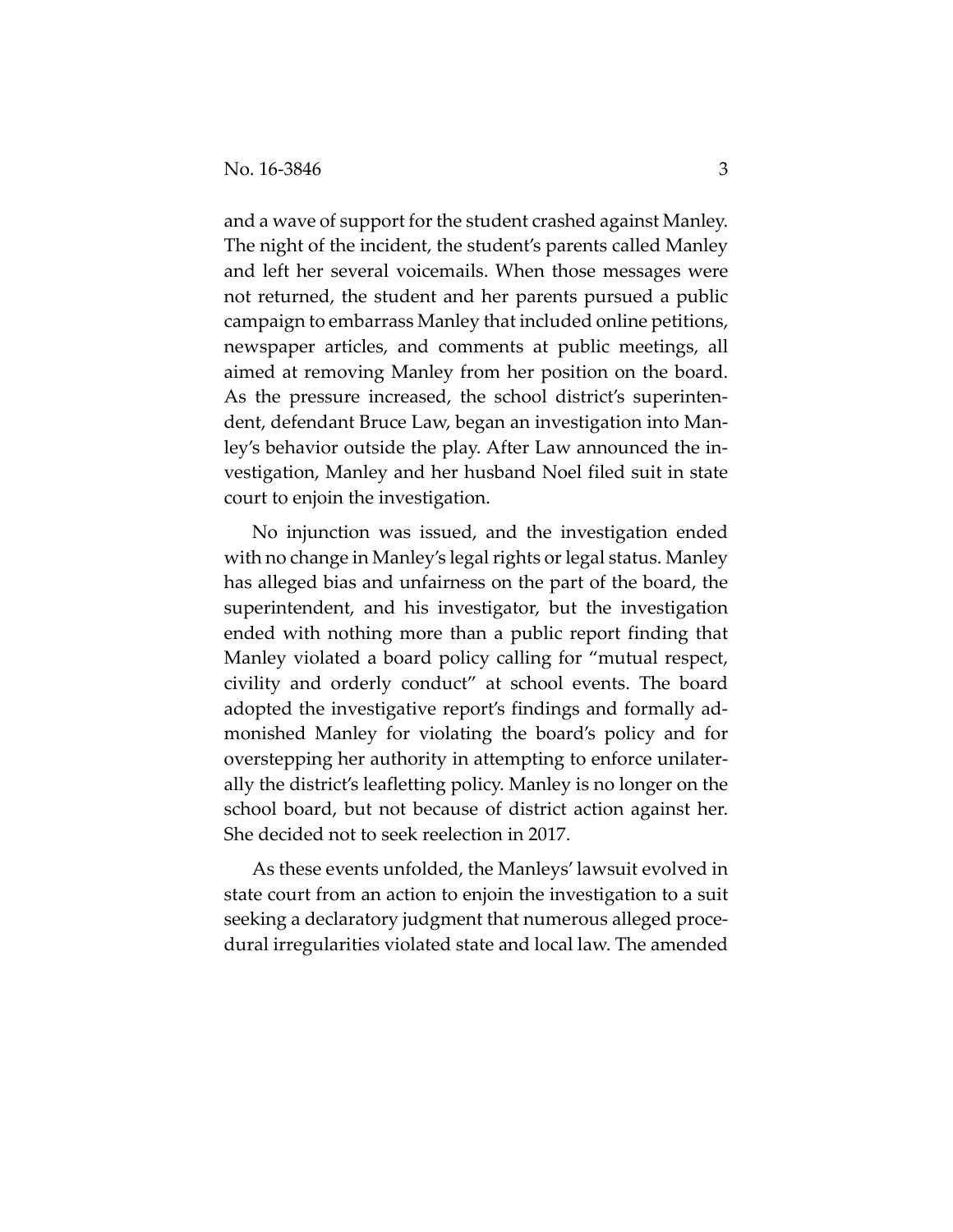complaint, however, also sought damages that "might, for ex‐ ample, be awarded pursuant to the remedies provided by 42 U.S.C. § 1983."

Based on this reference to relief under a federal statute for alleged federal constitutional violations, the defendants re‐ moved the suit to federal court. The plaintiffs fought to sup‐ port their federal claims. Both sides moved for summary judgment, and the district court granted the defendants' mo‐ tion. The court found that the plaintiffs failed to offer evi‐ dence of a required element of a due process claim: the depri‐ vation of a constitutionally recognized liberty or property in‐ terest. The district court also found that Noel Manley lacked standing to assert his federal claims. With no remaining ques‐ tions of federal law and no diversity of citizenship between the parties, the district court declined to exercise supple‐ mental jurisdiction over the plaintiffs' state law claims through 28 U.S.C. § 1367, remanding the remaining claims to state court. Plaintiffs have appealed. We review *de novo* the district court's grant of summary judgment. *Brunson*, 843 F.3d at 704.

## II. *Analysis*

Bitter disagreements and harsh words are not new to American politics. Nearly two centuries ago, Tocqueville wrote that in American politics, "electioneering intrigues, the meanness of candidates, and the calumnies of their opponents … are occasions of enmity which occur the oftener, the more frequent elections become." Alexis de Tocqueville, 2 Democ‐ racy in America 125 (Henry Reeve trans., 1862). The legal sys‐ tem leaves most of these matters to the political process, not the courts.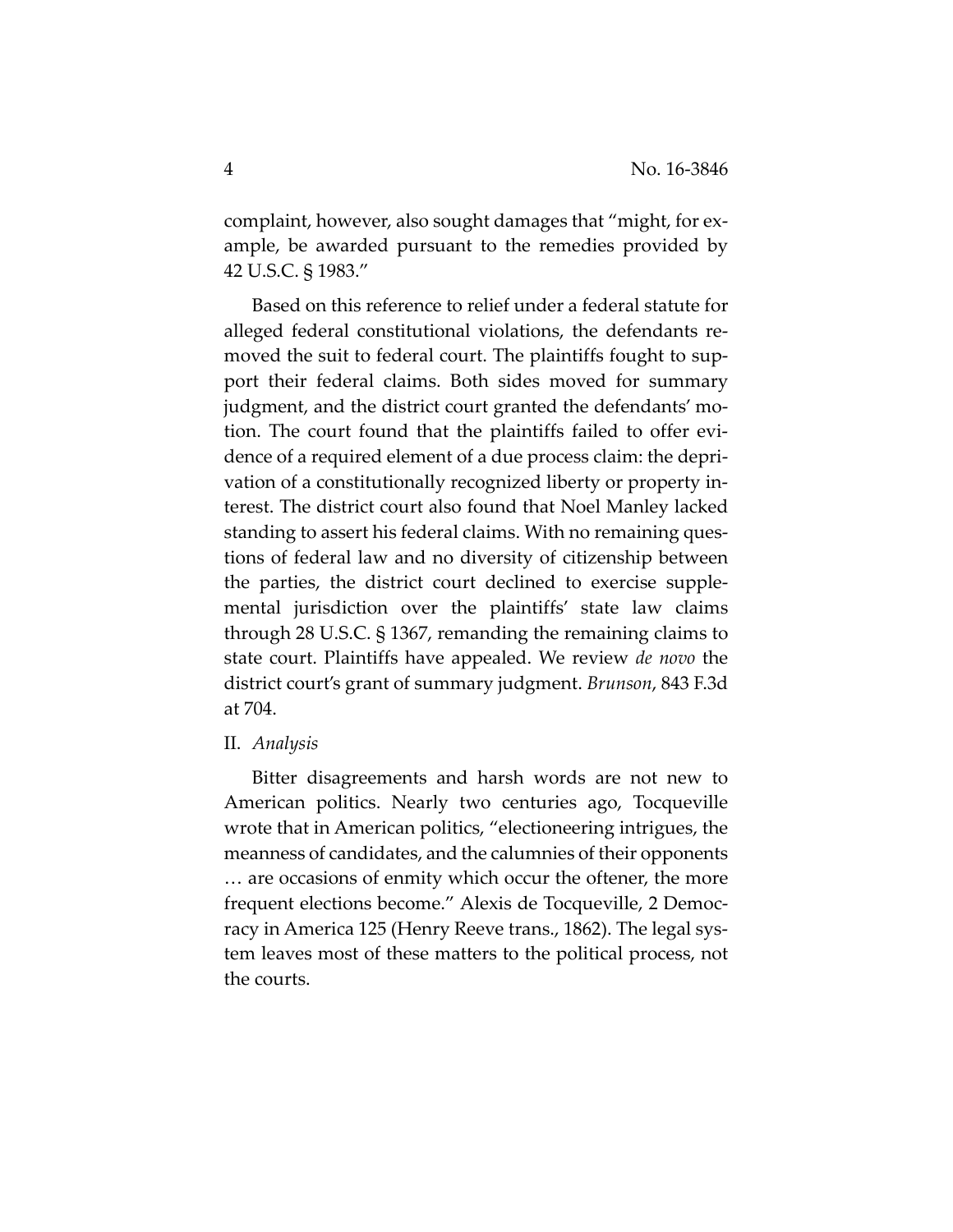The Constitution does not guarantee good feelings or regulate manners in political disputes. Toward the ends of liberty and self‐rule, the Constitution's embrace of free speech and popular elections ensures robust and sometimes even rude public discourse. These side effects of liberty and representa‐ tive government are well‐known. If the transient evils of "an election accidentally severs two friends, the electoral system brings a multitude of citizens permanently together …. Free‐ dom produces private animosities, but despotism gives birth to general indifference." *Id.* at 125.

These insights form the foundation of *New York Times Co. v. Sullivan*, 376 U.S. 254 (1964), where the Supreme Court de‐ scribed "a profound national commitment to the principle that debate on public issues should be uninhibited, robust, and wide‐open, and that it may well include vehement, caus‐ tic, and sometimes unpleasantly sharp attacks on government and public officials." *Id.* at 270. More recently, Justice Scalia observed that public accountability for political acts "fosters civic courage, without which democracy is doomed." *Doe v. Reed*, 561 U.S. 186, 228 (2010) (Scalia, J., concurring in the judg‐ ment). That courage is needed because of the sometimes harsh and unfair attacks on public officials and candidates. As we said, American politics is not for the thin‐skinned, even, or perhaps especially, at the local level.

Neither does the Constitution forbid official investigations carried out by public officials, even when undertaken for po‐ litical reasons. Framer and Justice James Wilson found in our tradition the power of legislators to act as "grand inquisitors of the realm." James Wilson, *Considerations on the Nature and Extent of the Legislative Authority of the British Parliament*, in 3 The Works of the Honourable James Wilson, L.L.D. 199, at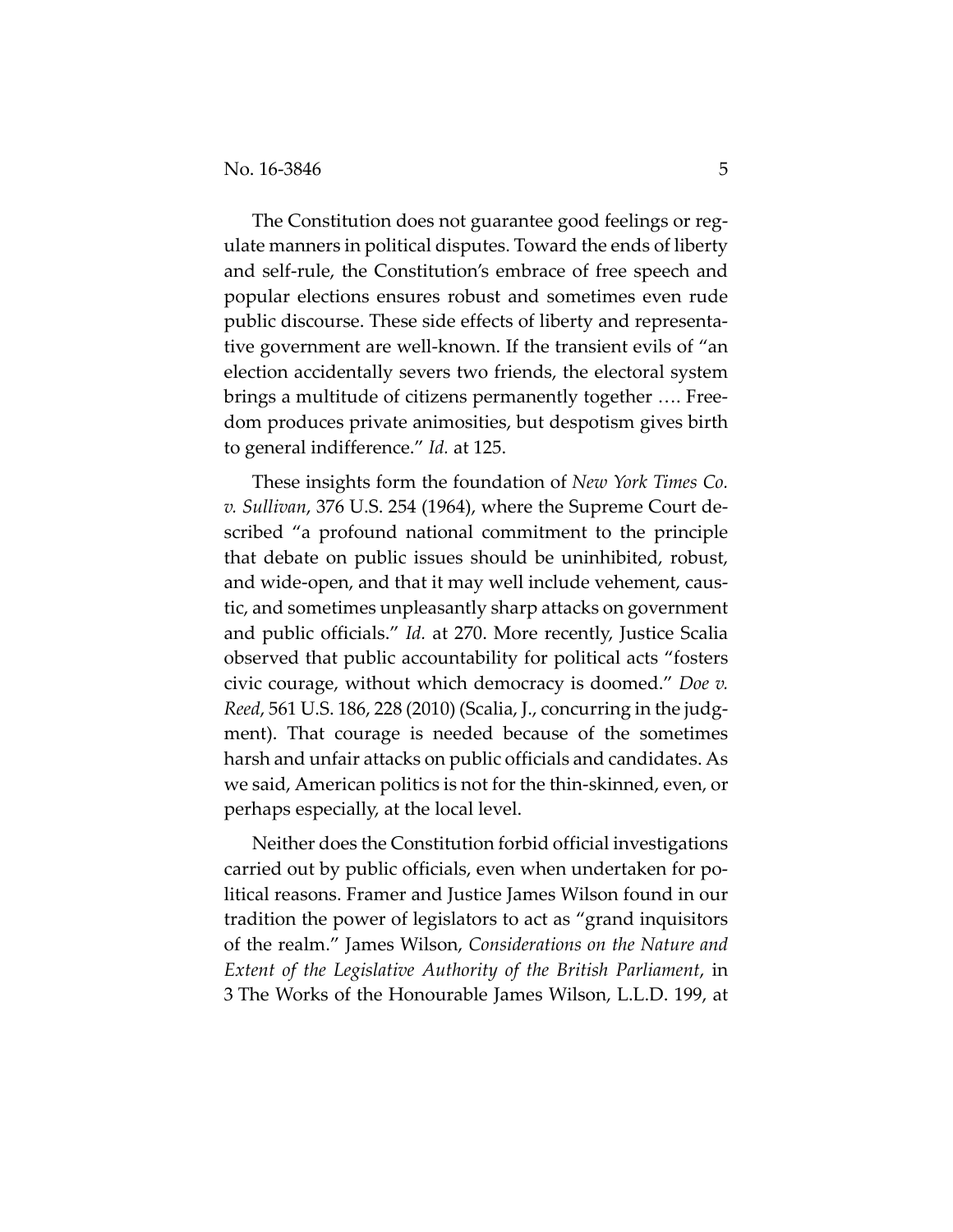219 (1804). Writing of the British House of Commons, he ob‐ served: "The proudest ministers of the proudest monarchs have trembled at their censures; and have appeared at the bar of the house, to give an account of their conduct, and ask par‐ don for their faults." *Id.*

Congress has assumed that investigative power over pub‐ lic officials since the Nation's birth. See David P. Currie, *The Constitution in Congress* at 20–21, 163 (1997); *Kilbourn v. Thomp‐ son*, 103 U.S. 168, 189–90 (1881) ("[T]he Constitution expressly empowers each House to punish its own members for disor‐ derly behavior."). In the First Congress, the House of Repre‐ sentatives decided it had authority to investigate the Superin‐ tendent of Finance of the United States under the Articles of Confederation. James Madison supported the investigation, saying that the legislature "should possess itself of the fullest information in order to doing justice to the country and to public officers," 2 Annals of Cong. 1515 (1790), and Madison's view prevailed. In its early years, Congress exercised this power in other circumstances, often investigating and criticiz‐ ing Secretary Alexander Hamilton's administration of the Treasury Department. See 3 Annals of Cong. 899–906 (1793); 4 Annals of Cong. 465–466 (1794). If Congress may investigate and censure public officials for political purposes, a local school board's admonishment of a member is not likely to be the stuff of constitutional violation. Against this backdrop, we proceed to the specific legal questions at hand.

## A. *Procedural Due Process*

The Due Process Clause imposes basic procedural obligations on the government—in most cases, prior notice and a meaningful opportunity to be heard—before it deprives a per‐ son of life, liberty, or property. *Cleveland Board of Education v.*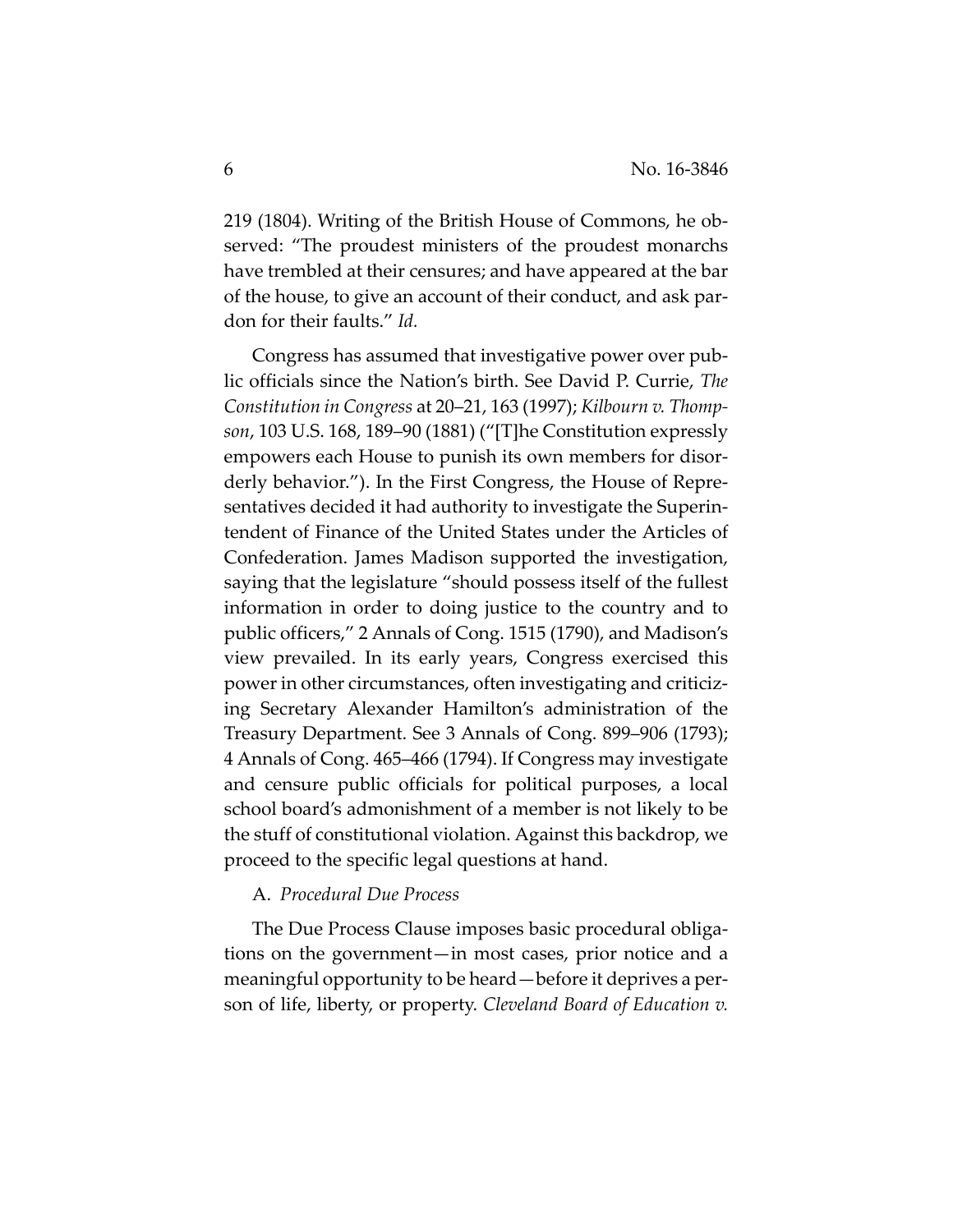*Loudermill*, 470 U.S. 532, 542 (1985). When a state or local gov‐ ernment violates these obligations, 42 U.S.C. § 1983 may authorize an award of damages against the government and/or its officers. These damages may include compensation for in‐ tangible emotional harm and even nominal damages where no actual injury occurs. *Carey v. Piphus*, 435 U.S. 247, 263–64, 266 (1978). This does not mean, however, that every person who suffers harm traceable to procedurally questionable government actions can recover damages from the government. Before a plaintiff can recover any damages at all, he or she must first establish that a due process violation occurred. See *Carey*, 435 U.S. at 266; *Babchuk v. Indiana University Health, Inc.*, 809 F.3d 966, 969 (7th Cir. 2016). To establish a violation, the plaintiff must show that he or she was deprived of a liberty or property interest at issue in the case. See *Paul v. Davis*, 424 U.S. 693, 711 (1976); *Babchuk*, 809 F.3d at 969.

Procedural due process does not protect every conceivable legal interest. The doctrine requires that the interest meet three requirements relevant to this case. First, the affected in‐ terest must have a foundation in state or federal positive law. *Paul v. Davis*, 424 U.S. at 710–11 & n.5. Second, the interest must be a freestanding entitlement and not contingent on post‐injury administrative or judicial processes for recogni‐ tion. *Id.* at 712. Third, the interest must itself be substantive rather than procedural in nature. *Cromwell v. City of Momence*, 713 F.3d 361, 364 (7th Cir. 2013); *Cain v. Larson*, 879 F.2d 1424, 1426 (7th Cir. 1989).

The Manleys argue here that the investigation and repri‐ mand impaired three interests that should be protected under the Due Process Clause: a feeling of fair‐dealing on the part of the government; their mental and emotional well‐being; and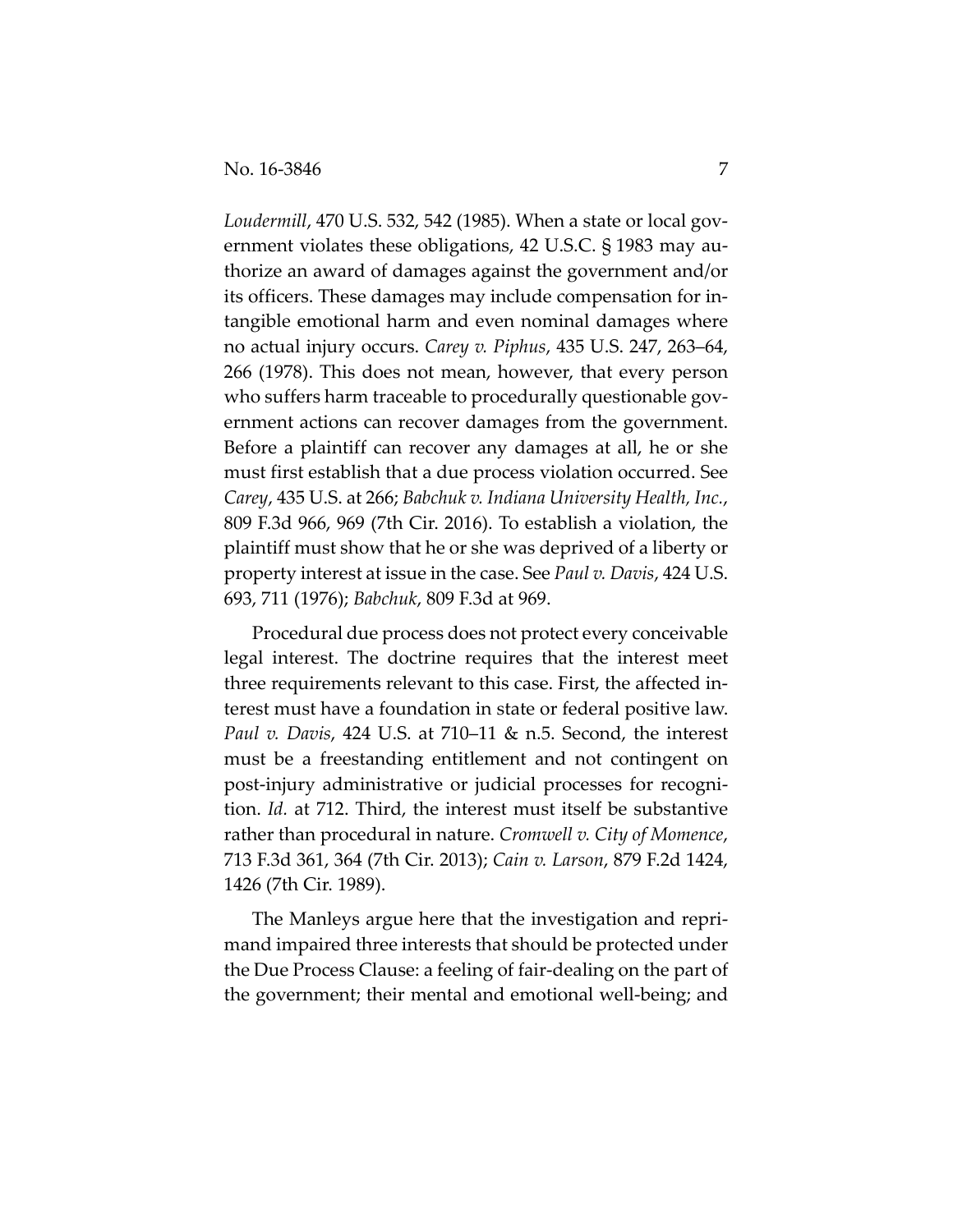entitlement to processes mandated by the state and the dis‐ trict itself. Each of these interests fails at least one of the re‐ quirements for a viable due process claim.

# 1. *Fair Dealing by the Government*

The plaintiffs claim a liberty interest in "a feeling that the government has dealt with [them] fairly." To the extent the plaintiffs identify a positive law basis for this purported inter‐ est, they claim it resides in the procedural component of the Due Process Clause. They do not base any claim on any sub‐ stantive aspect of due process. As *Paul v. Davis* makes clear, however, the procedural component of the Due Process Clause does not provide substantive rights itself. 424 U.S. at 701 (procedural due process does not "*ex proprio vigore* extend to [plaintiffs] a right to be free of injury wherever the state may be characterized as the tortfeasor"). The plaintiffs' argument that they have a liberty interest in a feeling of fair‐deal‐ ing through the clause itself fails.

The plaintiffs have not directed us to cases recognizing a protected liberty or property interest in a feeling that the government is dealing fairly with anyone. They rely on the Su‐ preme Court's statement in *Carey v. Piphus* that "a purpose of procedural due process is to convey to the individual a feeling that the government has dealt with him fairly." 435 U.S*.* at 262. From this statement, the Manleys argue that if a law has a certain purpose, "it follows logically that the result is an 'interest' protected by the law." That conclusion does not follow from the premises. An "interest" in procedural due process doc‐ trine is not an amorphous "interest" in the general meaning of that word. As far as we know, no court has gone so far as to say, as the plaintiffs argue, that the United States Constitu‐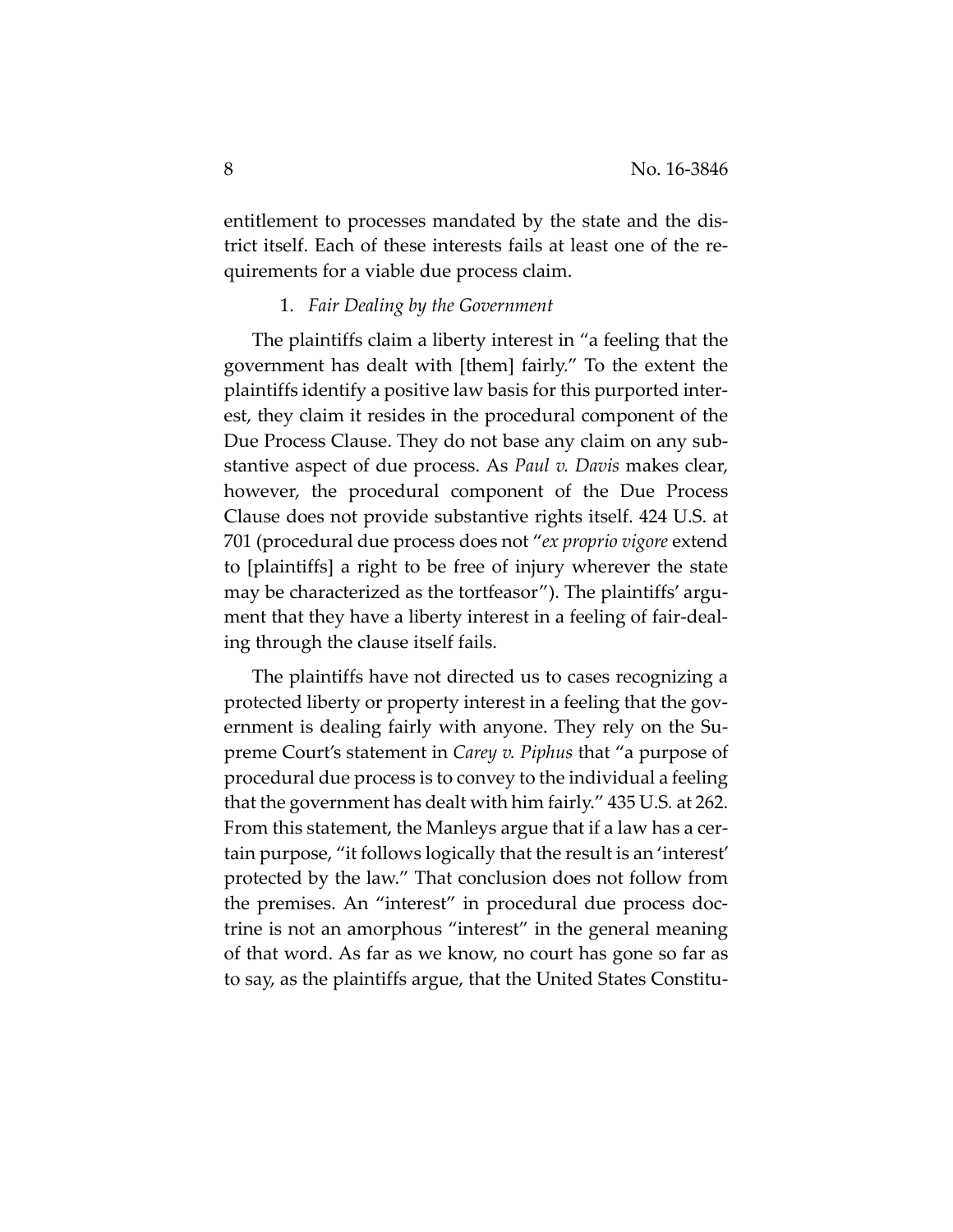tion requires state and local government officials to avoid up‐ setting other public officials and candidates affected by their actions or words. This unprecedented theory's threat to robust public debate is obvious. The district court properly rejected it.

## 2. *Emotional Well‐Being*

The plaintiffs also argue that the defendants deprived them of a protected liberty interest in their emotional well‐ being. Emotional well‐being, unlike the more elusive subjec‐ tive feeling of fairness, is recognized in state law, at least in some situations. States protect limited personal interests in emotional well‐being through the torts of intentional and neg‐ ligent infliction of emotional distress and through compensa‐ tory damages for emotional distress tied to other tort liability. See, e.g., *Schweihs v. Chase Home Finance, LLC*, 77 N.E.3d 50 (Ill. 2016). This limited interest has not been recognized as an in‐ dependent liberty interest protected by due process.

Procedural due process protects only interests that are freestanding entitlements protected against injury or depriva‐ tion, independent of procedural protections granted by law. The Supreme Court made this clear in *Paul v. Davis* when it held that procedural due process does not protect reputational interests because Kentucky did not create a freestand‐ ing "legal guarantee of present enjoyment of reputation" al‐ tered by the state's branding that individual an active shop‐ lifter. 424 U.S. at 711. Instead, the Court explained, an individ‐ ual's "interest in reputation is simply one of a number which the State may protect against injury by virtue of its tort law, providing a forum for vindication of those interests by means of damages actions." *Id.* at 712.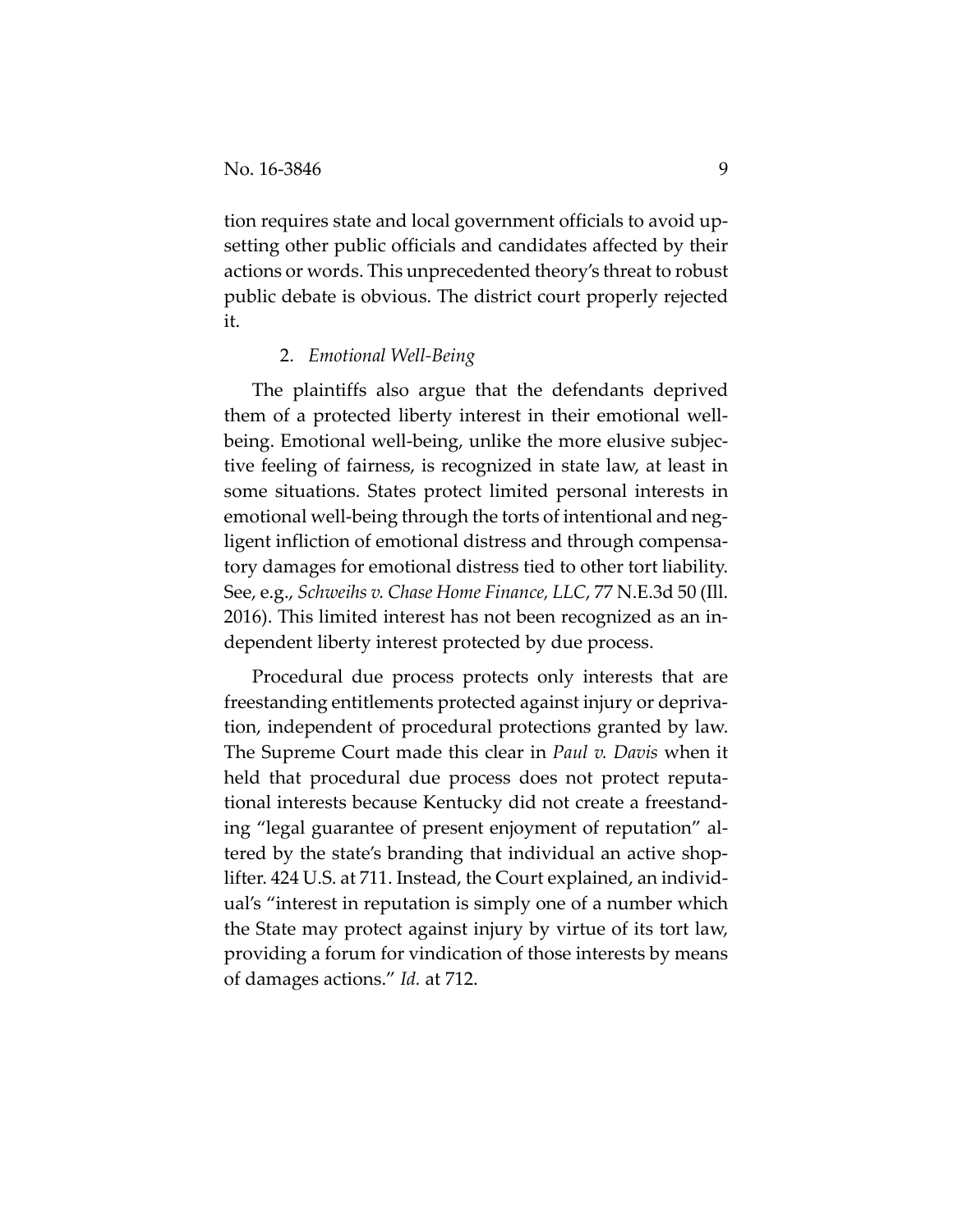The same is true here. Illinois does not create a freestand‐ ing legal guarantee of present enjoyment of emotional well‐ being. Instead, it protects people from certain negligent and intentional actions that injure them. E.g., *Schweihs*, 77 N.E.3d 50. Any legal protection of emotional well‐being is contingent on tort doctrines. When a tortious injury causes physical harm, compensatory damages are available for harm to emotional well‐being, but when a tortious act causes no physical harm, emotional damages are available only if the act was extreme or outrageous and undertaken with the knowledge and intent that the action would likely result in severe emotional harm. *Id.* at 59, 63. Since plaintiffs must prove these injuries and damages in court, the substantive restrictions of tort law and the procedural requirements of the state judicial process shape whatever liberty interest might be derived from the plaintiffs' claim.

The nature of this process itself determines what process might be due to the plaintiffs here: access to the courts to pur‐ sue a tort claim against the defendants. The Manleys have not argued that any defendant or the state itself has deprived them of the ability to pursue these claims. If the plaintiffs be‐ lieve they have viable claims under state law, they may be able to pursue them in state court.

To support their claims to a federally protected liberty in‐ terest in emotional well‐being, the plaintiffs again rely on *Carey v. Piphus*. In that case, the Supreme Court determined that students who received lengthy school suspensions with‐ out an opportunity to respond to the charges against them could recover damages for this due process violation even if in the end the suspensions were justified. 435 U.S. at 249–50,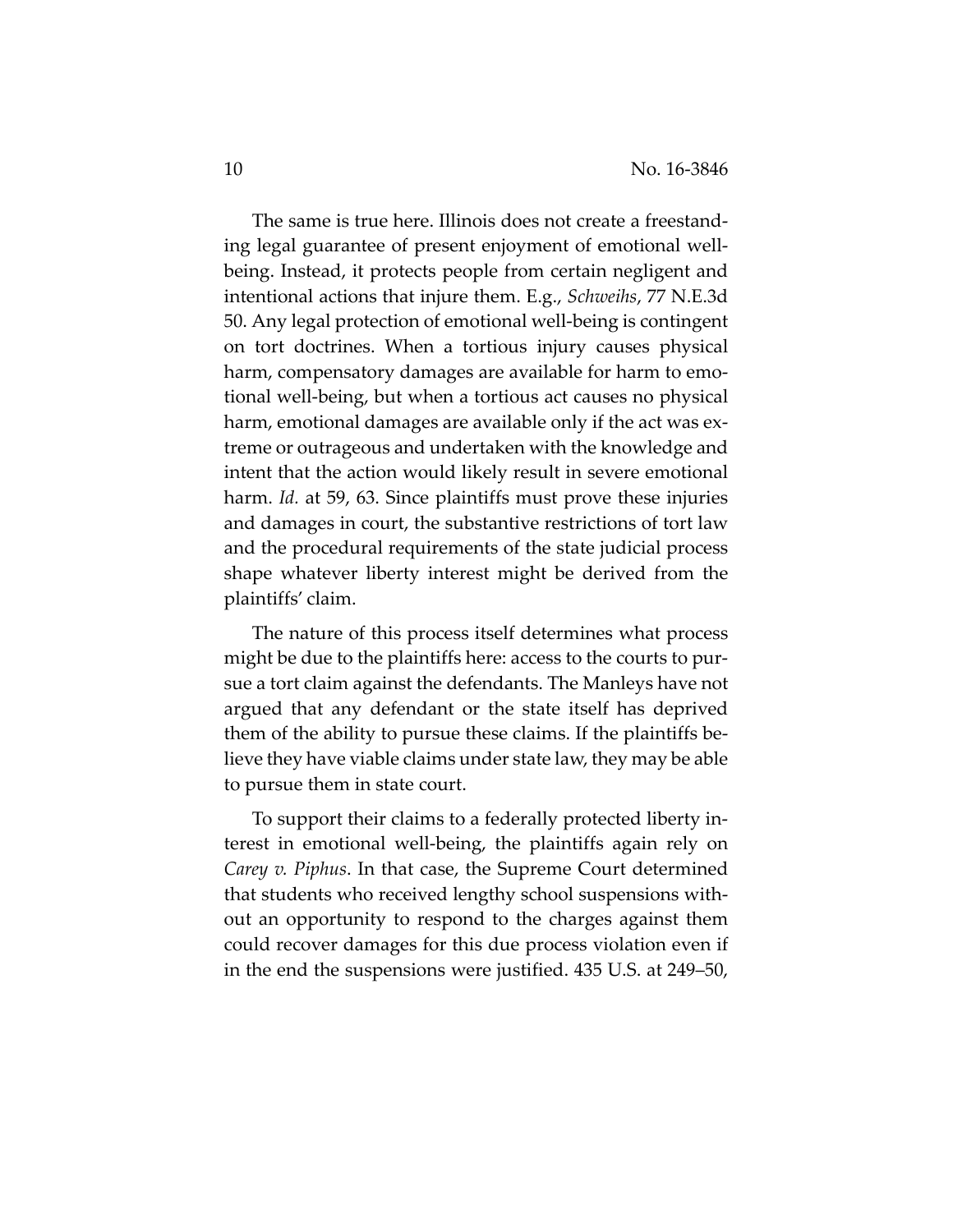262–63. To recover damages exceeding a nominal sum, how‐ ever, the students had to show that they suffered compensa‐ ble harm traceable only to the denial of a hearing—that is, to the due process violation itself—and not traceable to justified suspensions. *Id.* at 263.

The plaintiffs misread the case in two ways. First, *Carey* did not decide whether a due process violation occurred, let alone whether people have a right to a hearing before the gov‐ ernment takes action that upsets them. The case decided only the availability of certain damages once a due process viola‐ tion has been established. *Id.* at 262–64. The defense in *Carey* simply did not contest the district court's holding that a school's suspension of students without procedural protec‐ tions violated due process. *Id.* at 251 n.5. This points to plain‐ tiffs' second error. The underlying liberty interest in *Carey* was not emotional well‐being, as the plaintiffs argue, but a state entitlement to public education that the Court recognized as a protected liberty interest in *Goss v. Lopez*, 419 U.S. 565 (1975). No similar entitlement is involved in this case.

Plaintiffs' reliance on *Alston v. King*, 231 F.3d 383 (7th Cir. 2000), is also misplaced. The plaintiff in *Alston* was a city offi‐ cial whose employment contract entitled him to a hearing be‐ fore he could be fired. He was fired summarily, without the promised hearing, and he ultimately showed both a breach of contract and a due process violation. We held that the district court had erred in limiting the due process damages to nom‐ inal damages, at least as a matter of law, because the plaintiff had offered at least some evidence that the denial of a hearing was itself humiliating. *Id.* at 389. The underlying due process violation in *Alston* was not contested or decided on appeal, however. See *Alston v. King*, 157 F.3d 1113, 1116–17 & n.5 (7th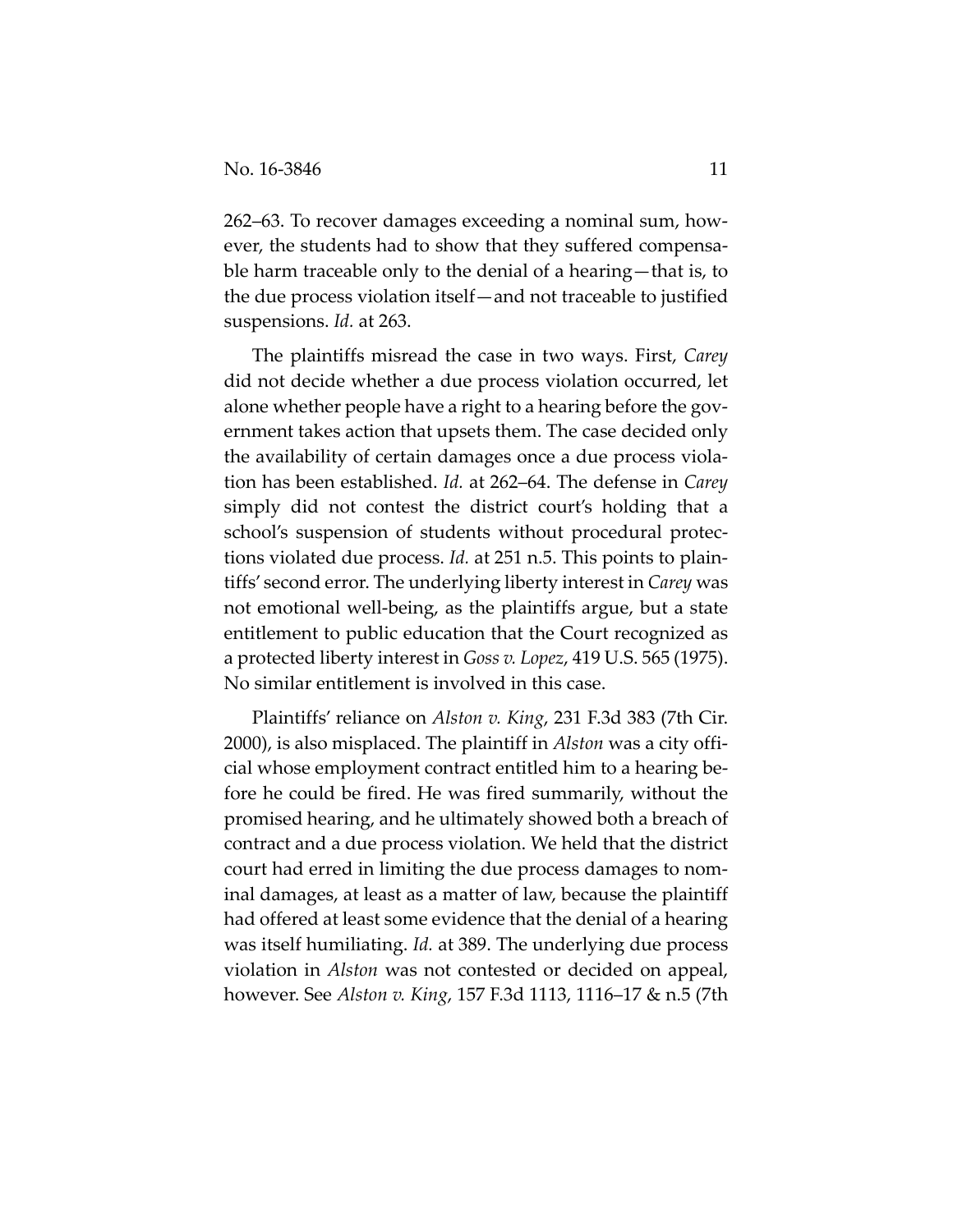Cir. 1998) (opinion from earlier appeal). *Alston* did not hold that emotional distress alone is sufficient to prove a denial of due process, which is plaintiffs' theory in this case.

# 3. *Procedural Interests*

The plaintiffs alleged in their complaint that the school district did not follow board policy or state procedural law in the investigation. To the extent that the plaintiffs maintain the school district denied them a constitutional right to these le‐ gally prescribed processes, their claim fails. Even when re‐ quired by statute or ordinance, purely procedural rules of state and local law give rise to constitutionally protected in‐ terests only when the mandated procedure contains within it a *substantive* liberty or property interest. *Cromwell*, 713 F.3d at 364. In other words, the federal Constitution does not enforce compliance with state procedural rules. E.g., *Swarthout v. Cooke*, 562 U.S. 216, 221–22 (2011) (per curiam) (due process does not require federal courts to review "the application of all state‐prescribed procedures in cases involving liberty or property interests").

For example, a government promise that an employee can be fired only for good cause creates a substantive property right in secure employment, whether or not the government provides procedures to enforce that right. *Id.* By contrast, a rule that "merely provides procedures to be followed does not include a substantive right" if the procedures protect nothing more than employment that can be terminated at will. *Miyler v. Village of East Galesburg*, 512 F.3d 896, 898 (7th Cir. 2008); ac‐ cord, e.g., *Cain*, 879 F.2d at 1426 ("It is by now well‐established that in order to demonstrate a property interest worthy of protection under the fourteenth amendment's due process